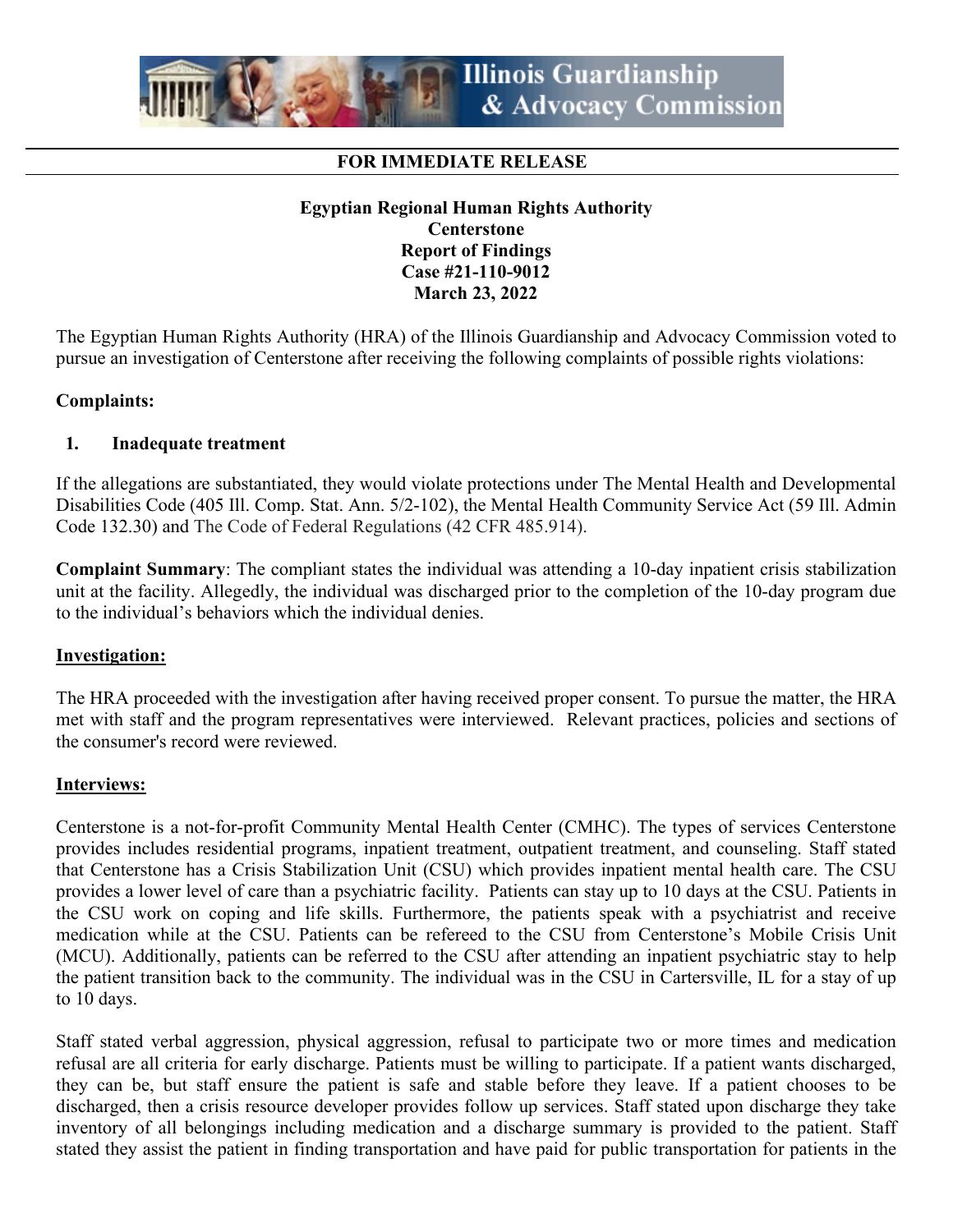past utilizing petty cash. Furthermore, if a patient is deemed a danger to themselves or others upon discharge then the police may be called.

Patients in the CSU self-administer medication. Staff lock the medication and give access to the patient when it is time to administer. Staff advised that the individual has been admitted to the CSU twice and has ongoing treatment with a counselor at Centerstone. In November 2021, the individual was admitted into the CSU after being referred by the Mobile Crisis Unit (MCU). Initially the individual was cooperative, motivated for treatment, and would take her medication. Staff kept the medication locked up until it was time for the individual to take her medication. One day staff asked the individual what medication she was taking, solely to ensure she was taking the correct medication, and the individual became upset, started cussing and threw the medication bottle against the wall. The individual refused medications at least 3 times. Staff reminded the individual that she could be discharged early if she continued to refuse her medication. Staff advised that the individual refused to take Xanax and Zofran, claiming it made her tired. Staff stated they documented anytime the individual refused medication. Staff stated they contacted the manager of the CSU, at home, and advised her of the situation. The manager directed staff to discharge the individual if the behaviors continued.

Staff advised that the individual contacted her daughter and while one the phone, the individual was mocking staff. Additionally, the individual was making verbal threats towards staff. Staff contacted the MCU to meet with the individual and speak with her about her behavior. The individual was cooperative with MCU staff and denied behaviors with CSU staff. MCU staff recommended the individual be discharged but the individual refused to leave until a supervisor told her to leave. Staff advised there was not a supervisor on staff since it was a weekend. However, the manager of CSU had already advised to discharge the individual if the behaviors continued. The police were contacted since the individual was refusing to leave. However, once the individual's daughter arrived, the individual became cooperative and left with her daughter.

### **Policy Review:**

Centerstone's website states "this 8-bed facility provides a short-term stay (up to 5 days) for individuals needing additional stabilization services following a behavioral health crisis. Guests must consent to receive services because the CSU is a voluntary facility. The CSU provides step-down services for individuals discharging from psychiatric facilities who need additional support prior to returning home. While at the CSU, guests receive individual counseling, a complete mental health assessment, case management services and connection to local resources…"

The HRA reviewed the CSU's house rules which was signed by the individual and witnessed by staff. The house rules stated "...Lack of participation in the treatment program or dismissal of safety procedures could result in discharge form the CSU. Any acts of theft will be investigated and if found could result in discharge from CSU. The threat of violence, acts of violence-including verbal abuse or aggression, are prohibited and could result in immediate discharge. Physical gestures or acts as well as verbal suggestions or threats of a sexual nature are prohibited and could result in immediate discharge from the CSU. Behaviors that could cause physical or emotional harm to others could result in discharge from the CSU…".

The HRA received a copy of the CSU's non-compliance with treatment practice update that is dated 2/3/2020 which states "Consistent with the Crisis goal of continuous quality improvement, a review of current Non-Compliance with Treatment procedures has been completed. Current Practice: All clients must be compliant with treatment, including taking medication as prescribed and participating in intervention while staying at the unit. 2) Refusal of medication must be documented on the medication sheet…If a client refused crisis intervention services, it could result in being discharged from the unit. 2 declines for intervention initiates the conversation with client about participating in services and the consequence of not participating. 3 declines is when the Recovery specialist should consult with supervisors to see if discharge is warranted."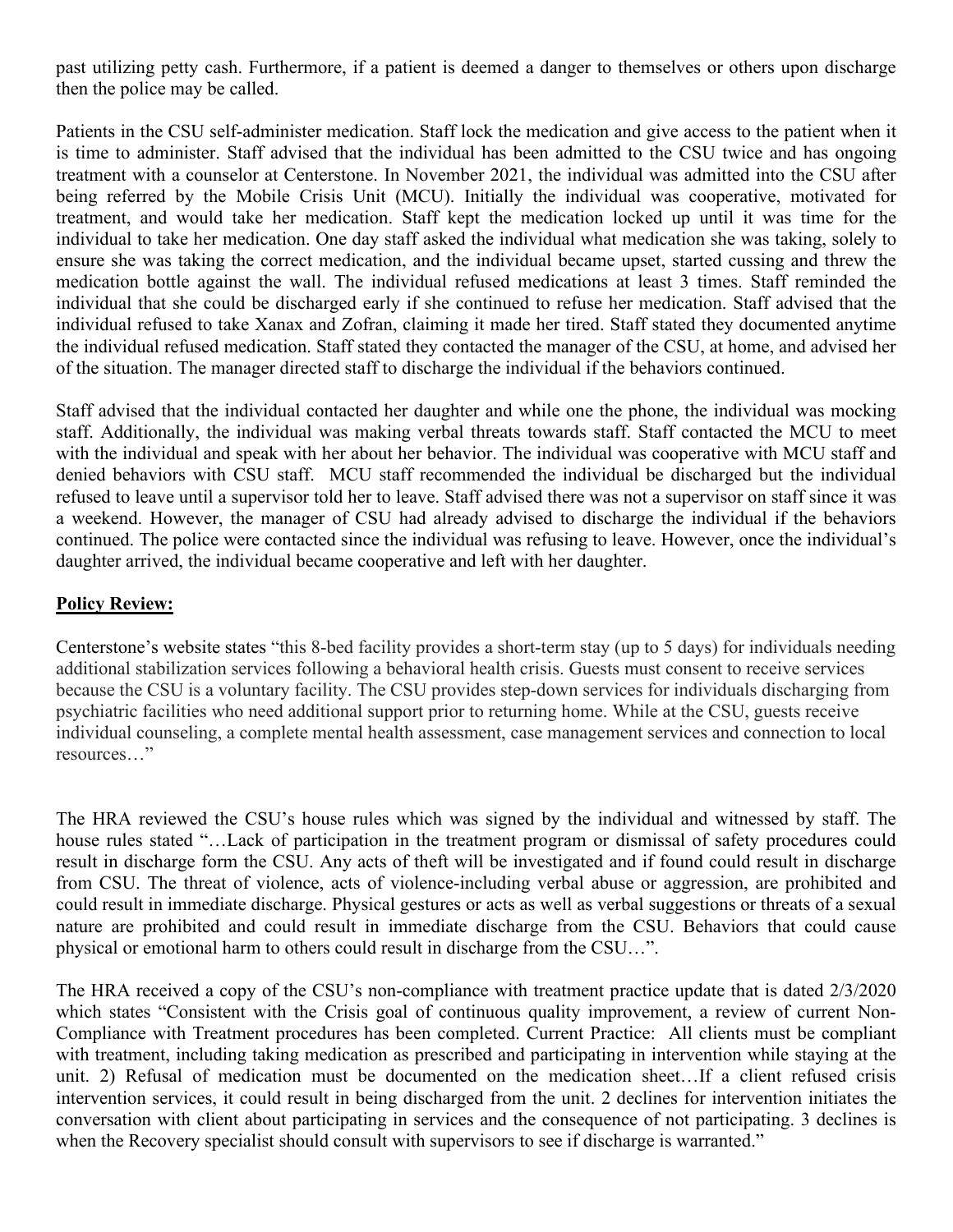The HRA reviewed the CSU's "Threatening Behaviors of Property Destruction" policy which stated "…The threat of violence, acts of violence – including verbal abuse or aggression, are prohibited and could result in immediate discharge. Physical gestures of acts, as well as verbal suggestions or threats are prohibited and could result in immediate discharge. Behaviors that could cause physical or emotional harm to other could result in immediate discharge…"

# **Progress Notes Review:**

The HRA reviewed progress notes for the individual. The note dated 11/18/2020 stated "Mitigated a crisis with [individual] as [staff] called her and let it ring only once or twice before hanging up. [Individual] became frustrated and started cussing and throwing papers around in her room. Worked with staff to stabilize [individual] and intervene, successfully de-escalating the situation...".

On 11/19/2020 the note stated "…. She said things are going well at the CSU. The staff are helping her to apply for housing and SSI, and more. She said her big stressor is being homeless and dealing with medical issues…".

On 11/20/2020 the note stated "This writer offered for client to participate in a group activity. Client refused." Furthermore, another note stated "This writer offered client a session along with a phone number for a case manger that could potentially help allocating resources. Client refused." Another note stated "client denied wanting to participate in session. 'maybe in a little bit', Writer asked again, but client denied session again."

# **Individual Notes Review**

The HRA reviewed "individual notes" for the individual. The note dated 11/4/2020 stated "Client expressed that when she left the CSU she was still homeless. Client stated that she remained sober and recently applied for disability but has no income at this time… Client stated that she is exhausted because she's sought help in every way she knows how, and that she needs somebody to hear her voice. Client expressed that she doesn't understand how Centerstone just received a 2.2-million-dollar grant but can't help somebody get housing."

The note dated 11/15/2020 stated "Client actively participated in session. Client's daily goal was stay awake and organize my things, prepare for tomorrow, and take a shower."

On 11/16/2020 the note stated "This nurse met with client to discuss medications, effectiveness, and any side effects, moods, sleep, appetite, and any thoughts of SI/HI (self-injury/homicidal ideation) client was open and responded appropriately. Client reports that she is unsure of the effectiveness of her meds. She reports that she didn't want to take her alprazolam this morning because it made her so sleepy last night. She stated that when she takes Topamax, it makes her itch and break out in a rash. Client declined to take her Zofran this morning stating that she does not feel nauseous and that it makes her tired as well. Client denies any other side effects from any other medications at this time. She described her mood as tired and stated that she has slept most of the time she been here at the CSU. Client says her appetite has been poor recently. She denies any thoughts of SI/HI (self-injury/homicidal ideation) at this time." Furthermore, another note dated 11/16/2020 stated "[Individual] verbally indicated frustration and agitated 'I just am so confused'. I don't know what to do. I can't think. I need to take my Xanax' This writer utilizes verbal de-escalation techniques, including validation and redirection. [Individual] was receptive and decided not to take medication…".

The note dated 11/17/2020 stated "This writer provided [Individual] with access to morning medications. [Individual] reported feeling nauseous and wanted to take her Zofran and return to bed. [Individual] took AM medications as prescribed in my presence…[Individual] declined to take AM dose of Xanax 'I'm not anxious, it makes me tired.'."

On 11/18/2020 the individual note stated "Client was open and responded appropriately. She discussed history of trauma and her current medications. Client reports that Zoloft works well for her and she does not feel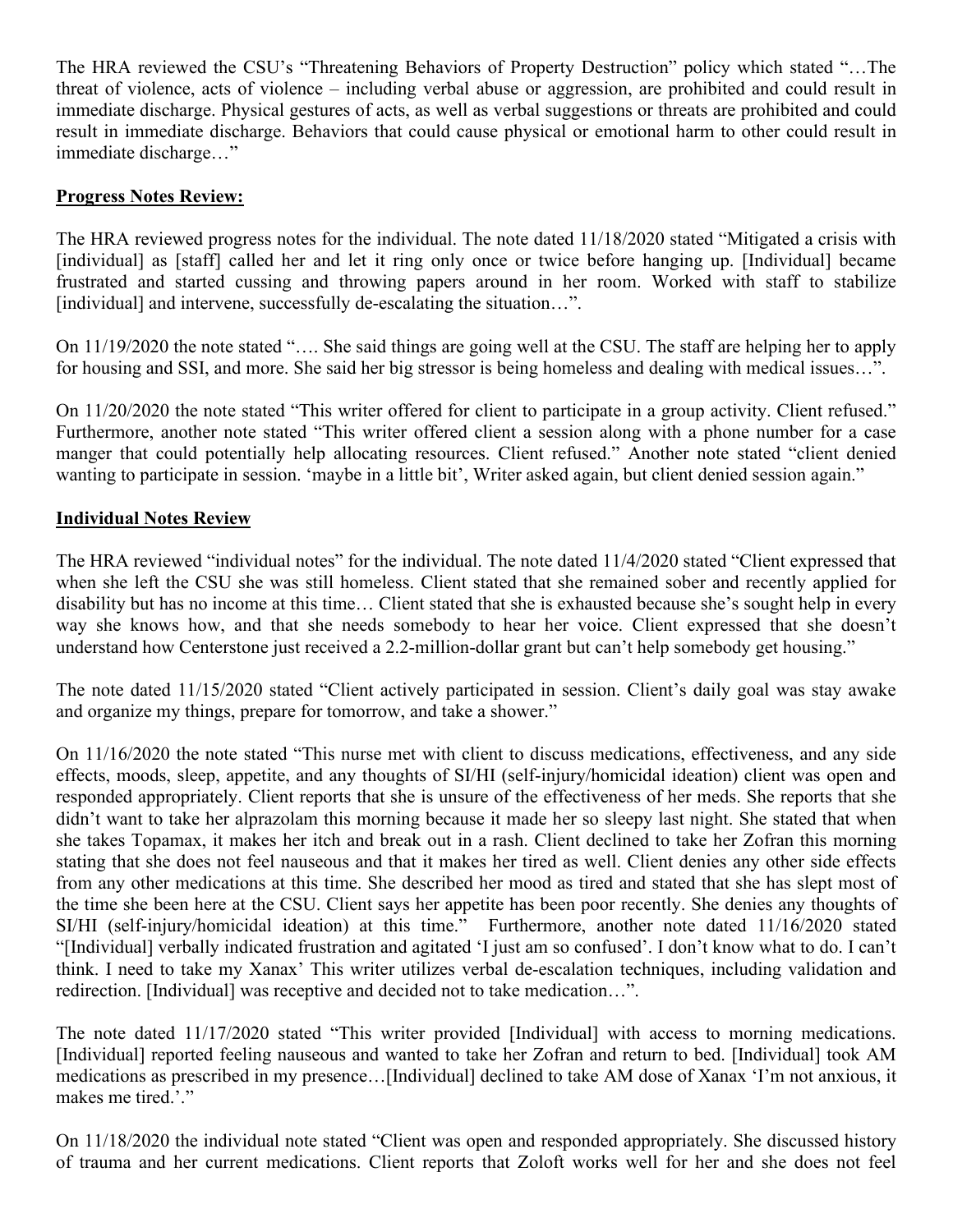depressed. Client reports feeling very overwhelmed due to not having a safe place to go upon discharge from the CSU. Client reports getting adequate sleep while here at the CSU, but only 2-3 hours outside of here due to felling unsafe. Client reports that taking 2 mg of Prazosin has been effective for her sleep."

On 11/20/2020 the note stated "Client was open and responded appropriately. Client reports that her medications are effective. She declined taking her morning dose of Xanax stating that it makes her sleepy. She denied any other side effects. She says that her mood is okay today and that she slept okay last night. Client reports having a fair appetite. She denies any SI/HI at this time."

The Individual note on 11/21/2020 stated "This writer provided client with access to morning medications. When client was provided access, client became upset that staff asked what pills she grabbed from her box and took. This writer then tried to de-escalate client and prompted her that if she continued to curse, refuse treatment (2 documented refusals in chart already, not counting the refusals with other staff), and threaten staff that she could be discharged… client began to yell and exclaimed, that 'this is for my fucking PMS there's a sheet in there!' Staff told client that they just had to make sure which medication it was for documentation purposes. Client stated 'do you really wanna start this shit with me? I'm not the one to fucking mess with.' Client stated, 'I've been documenting everything you fuckers do, why didn't I get my clipboard at 10:15am yesterday?' Client stated, 'I want to talk to a supervisor.' Client stated that she has been participating in sessions and followed all the rules. Client then left the med office and yelled, 'didn't do my journal either'." Furthermore, the note stated, "client will D/C (discharge) if they continue to behave in an aggressive manner and refuse treatment."

Another note dated 11/21/2020 stated "After conferring with management, this writer approached client with fellow staff to communicate to client that if there were any other threatening behaviors, name calling, or lack of participation going further that we could immediately discharge. When client continued behaving in this manner, mocking staff and stating that she did none of the preceding behaviors that lead to this point staff began D/C process." Furthermore, another note stated "This writer completed D/C (discharge) process due to client continuing to curse, be dishonest about prior behaviors including being verbally aggressive towards staff, and refusal to participate in treatment. Client was non-compliant throughout the process and was escorted out by the police.

# **Records Review:**

The HRA reviewed a re-assessment done on the indiduval on 11/21/2020 which stated "…writer was informed from CSU employee the following information: [individual] was amplifying threating behaviors, mocking /being rude towards staff, and threw her pill bottles. Writer was informed from [staff] that the police were involved to escort [individual] out of the CSU, and that she was not allowed back to the CSU after discharge. [Individual] reported the following information to writer: 'I had a bad day yesterday, and I didn't participate in the volleyball icebreaker game' …Writer consulted with [staff] at the CSU regarding writer's disposition after the mental health assessment. Writer and [staff] agreed that [individual] was appropriate for discharge from services at the CSU."

# **Conclusions**

# **Complaint 1. Inadequate treatment**

The Mental Health and Developmental Disabilities Code (405 ILCS 5/2-102) states "(a) A recipient of services shall be provided with adequate and humane care and services in the least restrictive environment, pursuant to an individual services plan. The Plan shall be formulated and periodically reviewed with the participation of the recipient to the extent feasible and the recipient's guardian, the recipient's substitute decision maker, if any, or any other individual designated in writing by the recipient. The facility shall advise the recipient of his or her right to designate a family member or other individual to participate in the formulation and review of the